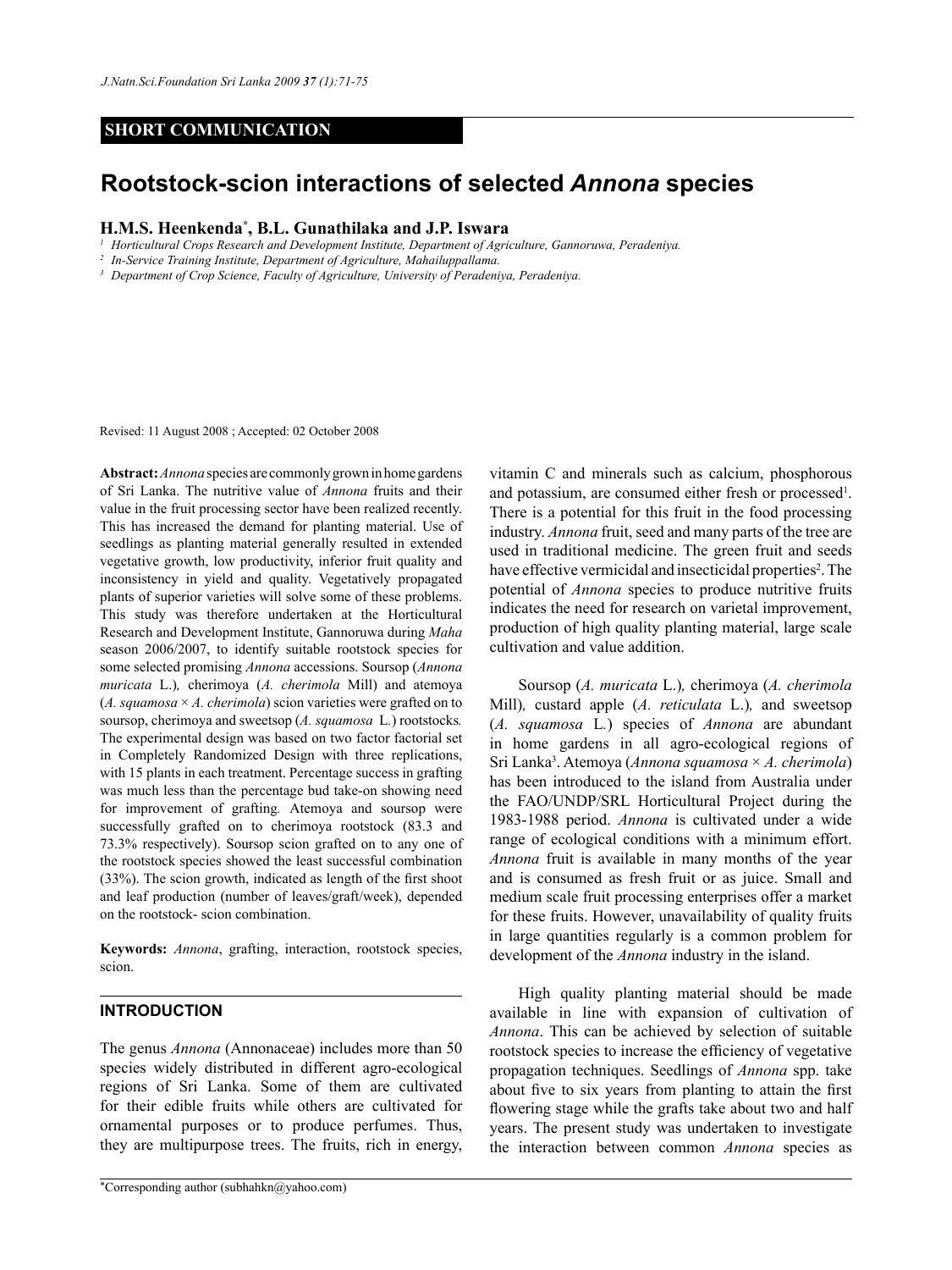rootstocks and scions, to identify the most effective rootstock-scion combinations for different species and to make use of conventional wedge grafting efficiently.

## **METHODS AND MATERIALS**

This study was conducted at the Horticultural Research and Development Institute (HORDI), Gannoruwa, (WM<sub>2b</sub> agro-ecological region) during November 2006-February 2007. The scion wood species of soursop, cherimoya (C-1: a local selection) and atemoya (var. African Pride) were grafted on to the rootstock species of soursop, cherimoya (C-1: local selection) and sweetsop, employing the conventional wedge grafting technique. The experiment was laid in Completely Randomized Design with three replications and 15 plants (sub samples) per treatment per replicate. Approximately 10-11 month old seedlings of uniform size were selected as rootstocks. The scion wood, about 15 cm long, was extracted from 10 year old fruiting trees of each species grown in the orchard of the HORDI, Gannoruwa. The fresh grafts were maintained under 70% shade during the study period of 10 wks. The bud take-on indicates the possible fusing of scion and rootstock. Percentage bud take-on (successful healing of the graft union), successful grafts (successfully established grafts with the scion grown up to 30-35 cm in height), number of days taken for bud break after grafting, length of the first shoots emerging from the grafts, number of leaves produced on the first shoots, position of the first shoot on the graft, total number of shoots emerging per graft and total number of leaves produced per graft were recorded during the period of 10 wks after grafting.

#### **RESULTS AND DISCUSSION**

There was a considerable effect of rootstock species and scion species on the percentage bud take-on in the grafts (Figures 1 and 2). The highest percentage bud take-on was recorded for atemoya grafted on to soursop rootstock (90%), cherimoya grafted on to cherimoya rootstock (90%) and atemoya grafted on to cherimoya rootstock (86.7%) showing no significant difference among them in this respect. The lowest bud take-on was recorded for soursop grafted on to its own rootstock and on to sweetsop rootstock (40%). Grafting cherimoya on to soursop and sweetsop rootstocks resulted in moderate percentage value of bud take-on (73.3%) while cherimoya rootstock for soursop grafting was less effective (66.7%).

The percentage of successful grafts was lower than the percentage bud take-on showing the need for improvement in grafting (Figures 1 and 2). However, the highest percentage of successful grafts was achieved when atemoya was grafted on to cherimoya rootstock (83.3%). When the same scion species was grafted on to sweetsop rootstock, the percentage of successful grafts achieved was 73.3% with a significant difference between them. The lowest percentage of successful grafts was recorded for the soursop grafted on to its own rootstock and on to sweetsop rootstock (36.7% and 33.3% respectively). Soursop was more successful when grafted on to cherimoya rootstock (66.7%). All other rootstockscion combinations resulted in moderate percentages of successful grafts (60-66.7%). Thus, cherimoya was the most suitable rootstock for both atemoya and soursop. Soursop was the most suitable rootstock for cherimoya in terms of percentage successful grafts (Figure 1). Cherimoya is used as a rootstock for atemoya in Israel 4. Soursop grafted on sweetsop rootstocks does not last long, which could be due to incompatibility<sup>5</sup>.

There was no effect of rootstock on the time taken for bud break (Figure 3). However, earliest bud break was observed in the soursop and atemoya grafts (15.5 days after grafting) on cherimoya rootstock. Cherimoya grafts on soursop rootstock took the longest time for bud break (20 days). The time taken for bud break depends mostly on the condition of the scion. The first shoot in all grafts of the present experiment emerged three weeks after grafting.

There was a difference in the length of the first shoot in different rootstock-scion combinations (Figure 4). Since the interaction between scion and rootstock is significant, the scion growth is determined by the rootstock. Hence, suitable rootstock species should be selected for the grafting of each scion species. The maximum length of the first shoot was recorded for cherimoya grafted on to soursop rootstock (8.2 cm) and cherimoya rootstock (6.2 cm). The length difference between them showed the most suitable combinations for early emergence of scion. Shoots emerging from atemoya grafted on to soursop rootstock showed the least growth during the same period (2.0 cm).

The increase in shoot length of all combinations were below 0.8 cm/week at five weeks after grafting (Figure 4). Cherimoya grafted on to soursop and soursop grafted on to sweetsop showed relatively higher growth (1.1 cm / week) at the beginning of this period and the shoot extension was less in other combinations. The highest rate of growth of the first shoot during the  $7<sup>th</sup>$  and  $9<sup>th</sup>$  week was recorded for cherimoya grafted on to cherimoya and soursop rootstocks, and soursop scion on to sweetsop rootstocks. This showed that the characteristics of the graft were influenced by both the stock and the scion.The rootstocks influenced the growth habit, flowering and yielding capacity of the graft <sup>6</sup>.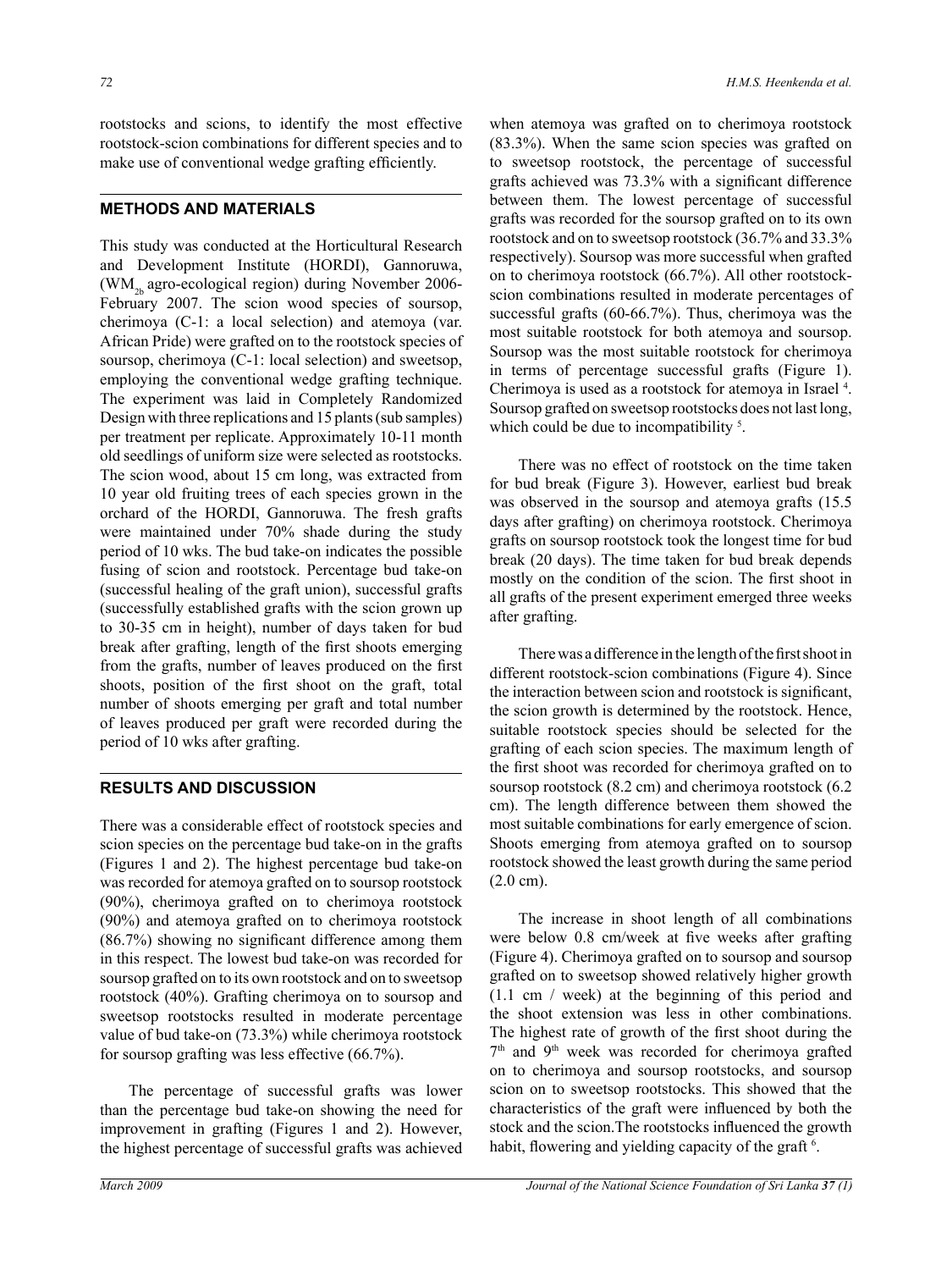*Rootstock-scion interaction in Annona species 73*



Figure 1: Grafts of *Annona* species: a) fresh grafts in single propagators; b) cherimoya grafted on to soursop rootstock; c) soursop grafted on to cherimoya rootstock; d) atemoya grafted on to cherimoya rootstock



Fig. 3. Length of the first s hoots emerged from the **Figure 4:** Length of the first shoots emerged from the grafts **Figure 5:** Number of leaves of the first sh

The mean number of leaves produced on the first shoot of the grafts was influenced by the relationship between rootstock and scion species (Figure 5). The highest number of leaves on the first shoot was recorded in cherimoya on soursop rootstock and on its own rootstock (7.7 leaves). Soursop grafted on to cherimoya rootstock and sweetsop rootstock also showed vigorous growth as indicated by the second highest number of leaves on the



Figure 2: Percentage of bud take-on and grafting success



**Figure 3:** Days taken for bud break after grafting



**Figure 5:** Number of leaves of the first shoot on scion

first shoot  $(6.3-6.7$  leaves). The least number of leaves on the first shoot was recorded in the atemoya and soursop grafts made on soursop rootstocks (4.7 leaves). Though cherimoya scion grows vigorously on all rootstock species tested, cherimoya rootstock was more suitable for atemoya. Sweetsop rootstock was more suitable for soursop, in terms of the number of leaves produced in the first shoot of the graft.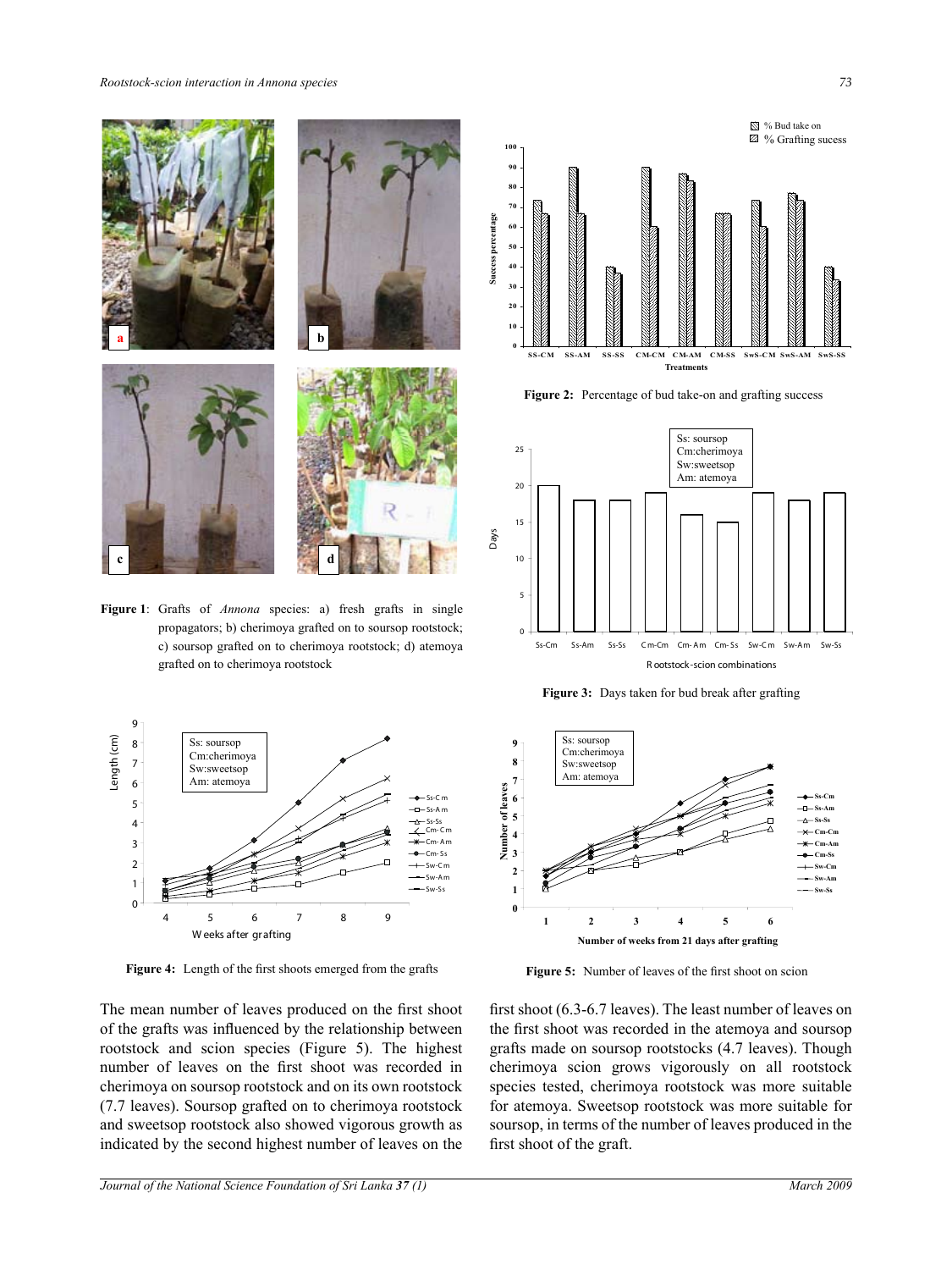





**Figure 6:** Position of the first shoot of the grafts **Figure 7:** Total number of shoots emerged per graft **Figure 7:** Total number of shoots emerged per graft



**0.5** Figure 8: Total number of leaves on the scion

The rate of leaf emergence on the first shoot of the grafts was below one leaf /week until the 6<sup>th</sup> week after grafting but increased thereafter (Figure 5). The first shoot of the cherimoya graft made on soursop and cherimoya rootstocks showed a higher leaf emergence rate throughout the period. Soursop and atemoya grafted on to sweetsop rootstock also showed a similar rate of leaf emergence.

The sequence of the shoots emerging from the graft indicates the future shape and architecture of the tree and the total number of shoots that continue to grow. The position of the first shoot (number of nodes away from graft union) also influences the position and growth of the subsequent shoots and thereby the framework of the tree. The position of the first shoot was not significantly affected by rootstock species (Figure 6). However, the position of this shoot seemed to vary according to the scion species. Almost all the first shoots emerged at  $3<sup>rd</sup>$ ,  $4<sup>th</sup>$  or  $5<sup>th</sup>$  node of the scion wood but most atemoya grafts produced the first shoot at the  $5<sup>th</sup>$  node. In most of soursop grafts, the first shoot was produced at about 3 nodes above the graft union. The emergence of first shoot may depend on the development of axillary buds

and the sequence of their maturity influenced by the scion species. This suggests the importance of selection of suitable lengths of the scion wood of different *Annona*  species for grafting.

The total number of shoots per scion did not vary significantly. The highest number of shoots (four shoots/ scion) emerged from soursop scions grafted on to cherimoya rootstock. Three shoots emerged on cherimoya grafted on to soursop rootstock, cherimoya grafted on to cherimoya rootstock, atemoya grafted on to cherimoya rootstock and soursop grafted on to sweetsop rootstock (Figure 7). This could be attributed to the status of the scion wood, mostly the length and number of nodes (number of mature axillary buds) present on the scion.

The total number of leaves produced on a graft varied among different rootstock-scion combinations showing the effect of interaction between the rootstock and scion on leaf production (Figure 8). Cherimoya grafts made on soursop and cherimoya rootstocks produced the highest number of leaves of 15. This shows that cherimoya on soursop and cherimoya rootstocks are compatible combinations for vigorous growth of cherimoya scions. However, atemoya grafted on to soursop rootstock produced the least number of leaves (7.7 leaves) and soursop grafted on to its own rootstock had a slightly higher number of leaves per graft (8.7 leaves) indicating that these combinations are not suitable to develop a strong canopy.

The highest rate of leaf emergence in the grafts was recorded in the  $4<sup>th</sup>$  week after grafting (2.2 leaves/ week) (Figure 5). Thereafter, this rate was maintained at a slightly lower level  $(1.4 - 1.7$  leaves / week) but declined in the  $9<sup>th</sup>$  week after grafting. This could be due to maturity of the emerged leaves. Cherimoya grafted on cherimoya and soursop grafted on cherimoya rootstock achieved higher rates of leaf emergence in most weeks,